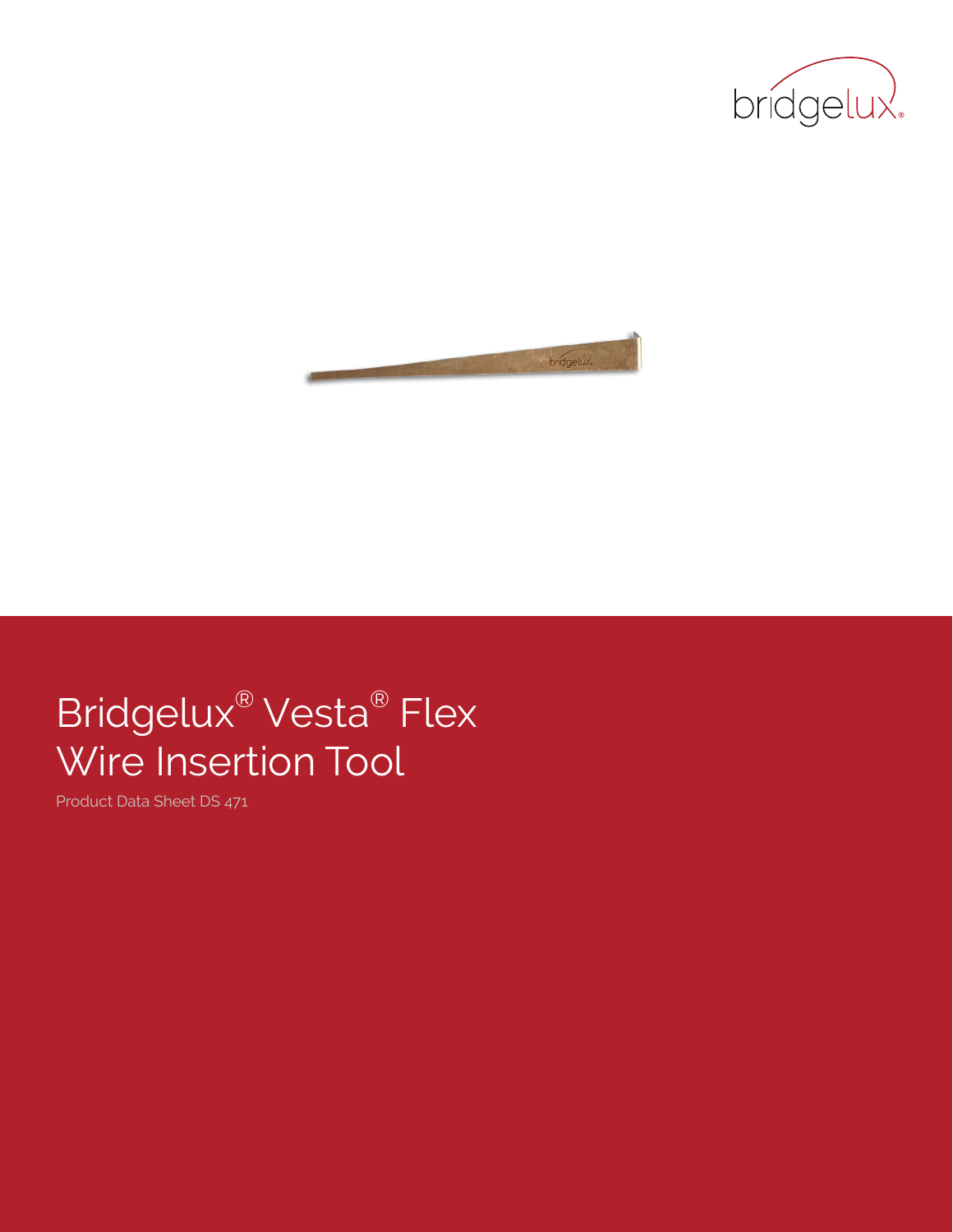### Product Feature Map

The Bridgelux Vesta Flex Wire Insertion Tool is designed to assist in inserting and releasing wires into or from poke in terminals of a Vesta Flex Dual Channel Driver. For more information on the Vesta Flex Dual Channel Driver terminal configuration, please refer to the specifications in the Vesta Flex Dual Channel Driver data sheets on www.bridgelux.com.



#### Product Nomenclature

The part number designation for the Bridgelux Vesta Flex Wire Insertion Tool is explained as follows:



#### Table 1: Product Selection Guide

| Part Number    | Configuration                               |
|----------------|---------------------------------------------|
| BXAC-WT-H-01-A | Wire Insertion Tool with 90 deg bend Handle |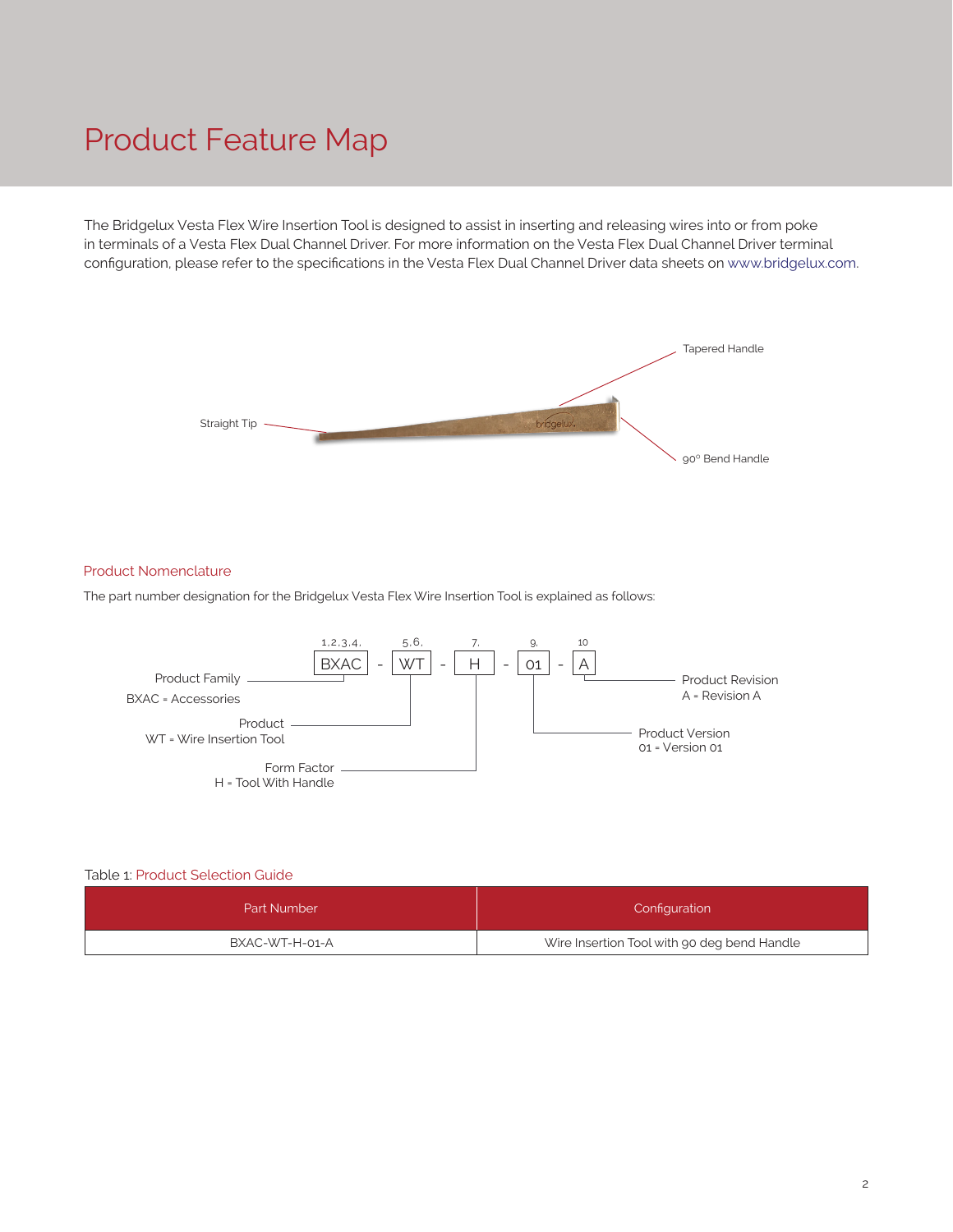## User Information

The Vesta Flex Dual Channel Driver terminals provide for an easy poke in connection of wires into the terminal's round receptacles. When pushing a wire into the terminal's round receptacles, the applied push force needs to push open a spring loaded internal contact before the wire can slide into position. Stranded, stranded tinned and thin solid wires may not be strong enough to push open the internal contact and therefore the terminals provide for additional rectangle receptacles which are dedicated for the insertion of a wire insertion tool. When such a wire insertion tool is pushed into the rectangular receptacle, it pushes open the internal contact which then clears the way for an easy insertion of the wire into the round receptacle. Once the wire is properly inserted, the Wire Insertion Tool can be removed which allows for the internal contact to clamp the wire and form a reliable connection.

When disconnecting a wire from the terminal, the Wire Insertion Tool needs to be inserted before the wire can be released with minimum pull force.

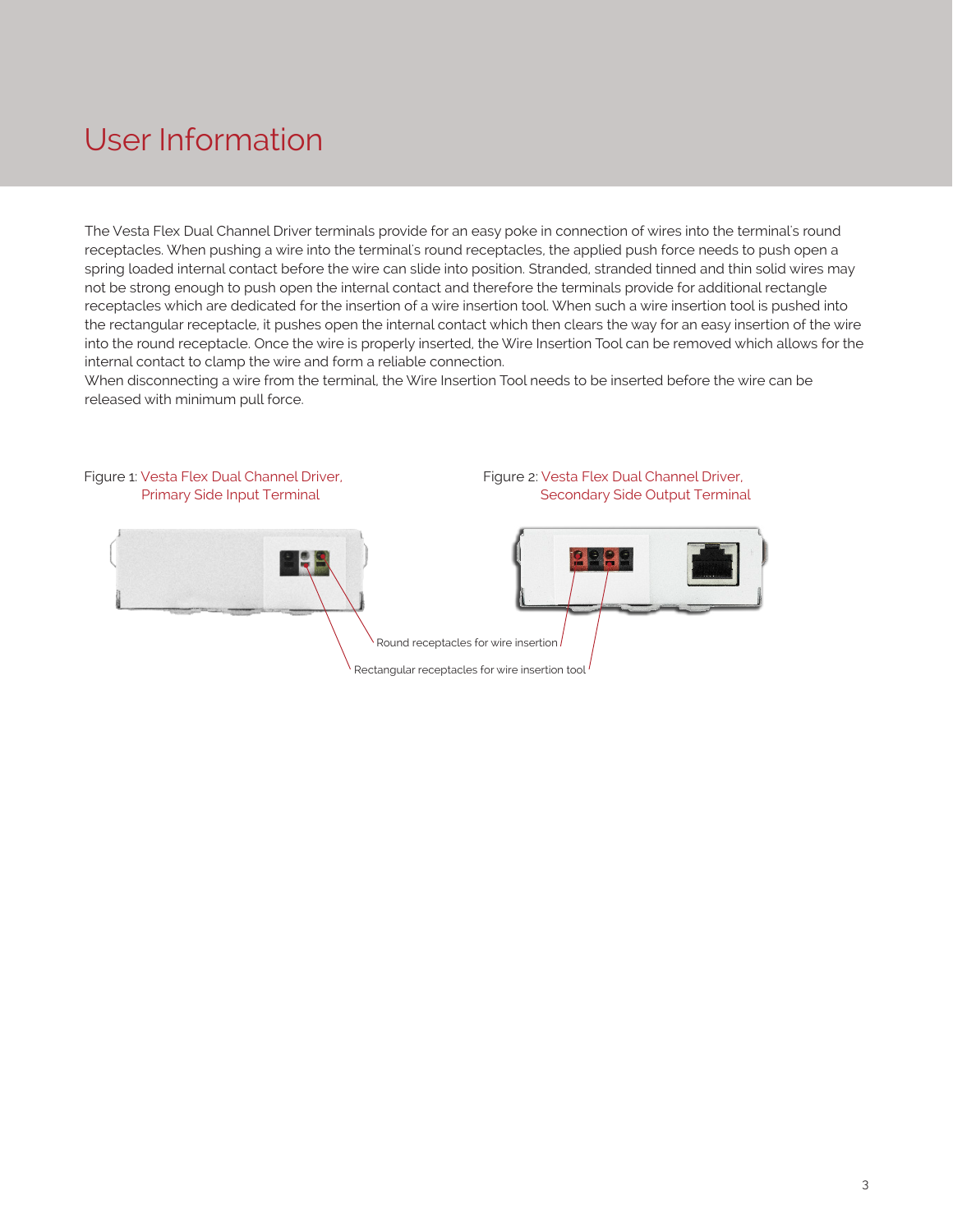## Mechanical Characteristics

### Table 2: Wire Insertion Tool Mechanical Characteristics

| Properties | Specification |
|------------|---------------|
| Material   | Metal         |
| Weight     | 1.4 grams     |

#### Figure 3: Mechanical Drawing



Notes for Figure 3:

1. Drawing dimensions are in millimeters

# Packaging

Table 3: Packaging Configuration

|                            | Specification                         |
|----------------------------|---------------------------------------|
| Padded Envelope Dimensions | 185 mm (L) x 125 mm (W) x 12 mm (H)   |
| Weight                     | 16 grams                              |
| Quantity (pcs) Per Bag     | 5 pcs Vesta Flex Wire Insertion Tools |

#### Figure 4: Packaging Material

Ziploc Bag **Padded Envelope** 



Notes for Figure 4:

- 1. One Ziploc bag contains 5 pcs Vesta Flex Wire Insertion Tools.
- 2. One Ziploc bag is placed inside a padded envelope and shipped.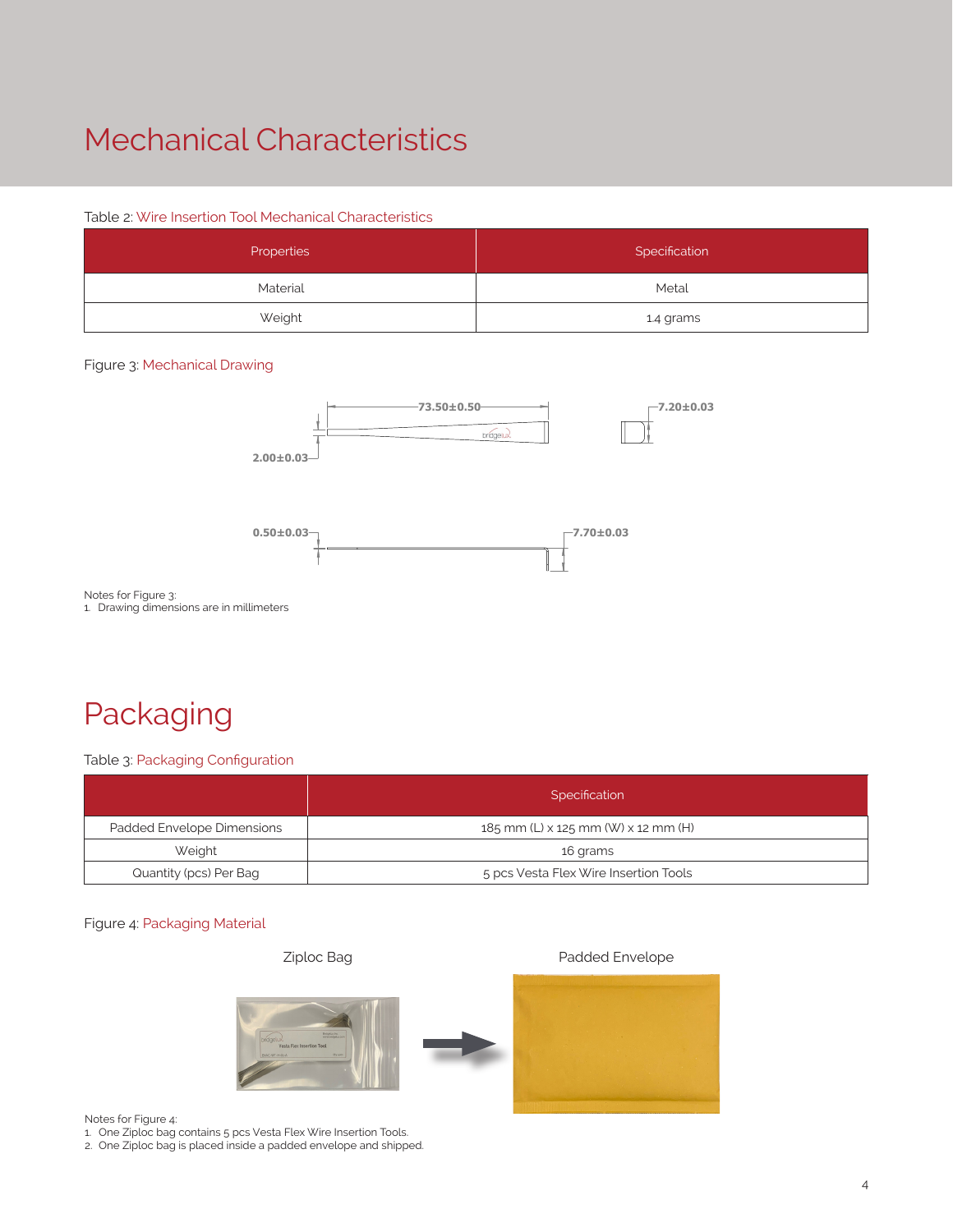# Design Resources

Application Notes

Please contact your Bridgelux sales representative for assistance on obtaining application support when using the Bridgelux Vesta Flex Wire Insertion Tool. For a list of available resources, visit www.bridgelux.com.

### **Precautions**

### CAUTION: PRODUCT HANDLING

Incorrect use of the Vesta Flex Wire Insertion Tool can result in wires not making contact with the the Vesta Flex Dual Channel Driver poke in terminals which results in no power to the driver or the Vesta Tunable White Arrays and Modules. Handle the Vesta Flex Dual Channel Driver with care when inserting wires into the driver's poke in terminals to prevent any damage of the terminals and wire connections.

### **Disclaimers**

#### MINOR PRODUCT CHANGE POLICY

The rigorous qualification testing on products offered by Bridgelux provides performance assurance. Slight cosmetic changes that do not affect form, fit, or function may occur as Bridgelux continues product optimization.